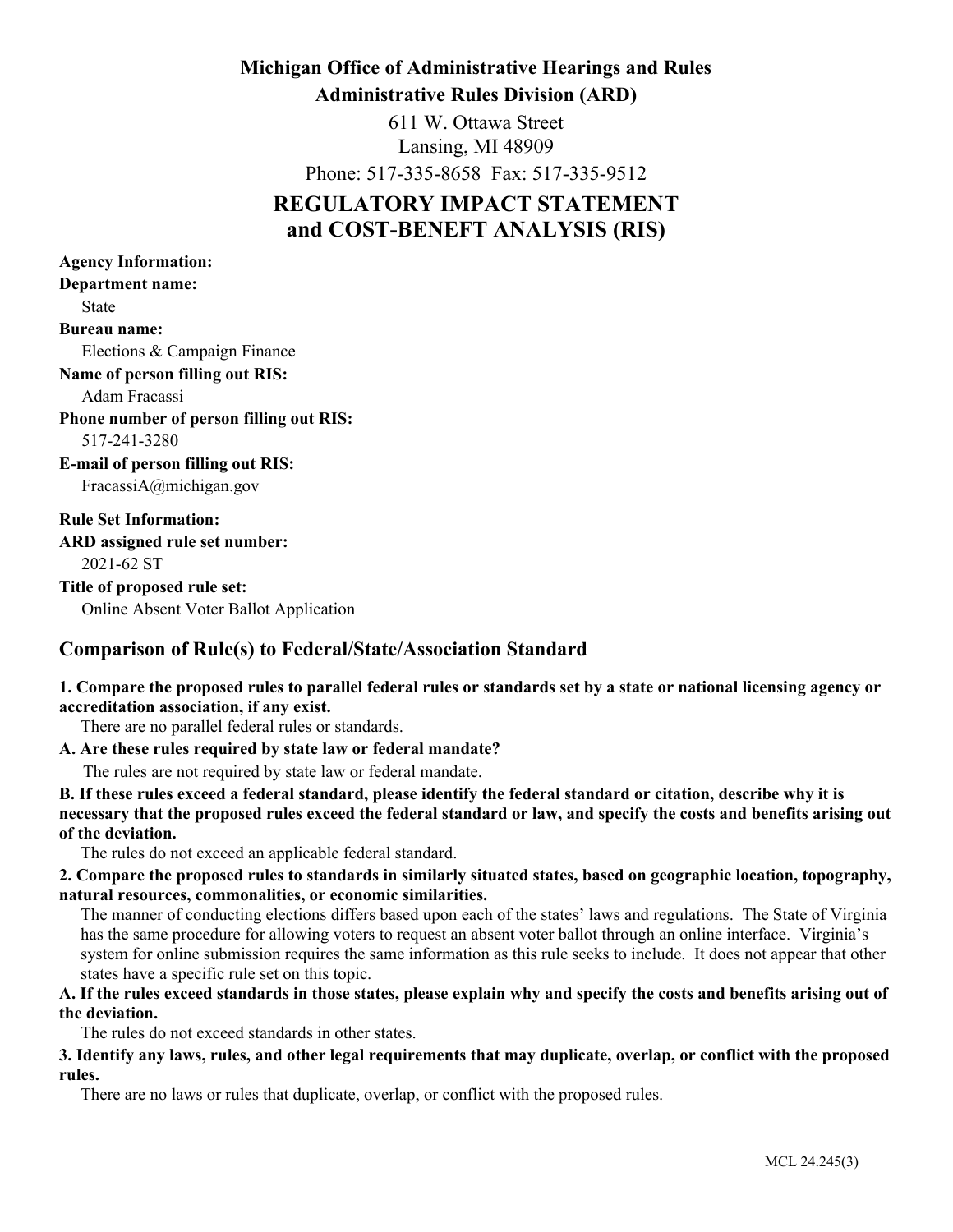**A. Explain how the rules have been coordinated, to the extent practicable, with other federal, state, and local laws applicable to the same activity or subject matter. This section should include a discussion of the efforts undertaken by the agency to avoid or minimize duplication.**

The rules have not been coordinated as there are no other laws, rules, or other legal requirements that duplicate, overlap, or conflict with the proposed rules.

**4. If MCL 24.232(8) applies and the proposed rules are more stringent than the applicable federally mandated standard, provide a statement of specific facts that establish the clear and convincing need to adopt the more stringent rules.**

MCL 24.232(8) does not apply.

**5. If MCL 24.232(9) applies and the proposed rules are more stringent than the applicable federal standard, provide either the Michigan statute that specifically authorizes the more stringent rules OR a statement of the specific facts that establish the clear and convincing need to adopt the more stringent rules.**

MCL 24.232(9) does not apply.

## **Purpose and Objectives of the Rule(s)**

#### **6. Identify the behavior and frequency of behavior that the proposed rules are designed to alter.**

Prior to elections, Michigan Election Law requires voters to submit an application requesting to receive an absent voter ballot for the relevant elections. Voters can submit an application every election, or they can submit one application that covers dual elections. The application that is submitted is in paper format. The proposed rule set would codify current practice established in 2020 and allow the voter to submit an application through a portal online that captures the voter's signature on their driver's license and applies it to the application. The frequency would not change because the frequency is dictated by the Election Law.

#### **A. Estimate the change in the frequency of the targeted behavior expected from the proposed rules.**

The frequency is not expected to change since applications must be submitted as dictated by the Election Law.

#### **B. Describe the difference between current behavior/practice and desired behavior/practice.**

Prior to elections, Michigan Election Law requires voters to submit an application requesting to receive an absent voter ballot for the relevant elections. Voters can submit an application every election, or they can submit one application that covers dual elections. The application that is submitted is in paper format. The proposed rule set would codify current practice established in 2020 as a result of the public health pandemic and allow the voter to submit an application through a portal online that captures the voter's signature on their driver's license and applies it to the application.

#### **C. What is the desired outcome?**

The rule set would codify current practice and allow voters to submit an application online and sign the application using their signature that appears on their driver's license.

#### **7. Identify the harm resulting from the behavior that the proposed rules are designed to alter and the likelihood that the harm will occur in the absence of the rule.**

The rules serve to provide an additional method allowing voters to request an absent voter ballot. The Election Law authorizes the Secretary of State to promulgate forms for use by clerks in elections. The potential harm the rules seek to prevent is that voters eligible to obtain an absent voter ballot may lack the ability to do so when submission must be done solely on a paper form. Given the advances in technology, Michigan's constitutional amendment granting all voters the right to vote absentee without providing a reason, and the Department of State's ability to verify a person's signature through the motor vehicle database, the rules seek to expand access to an absent voter ballot.

#### **A. What is the rationale for changing the rules instead of leaving them as currently written?**

There are no current rules on this subject matter.

**8. Describe how the proposed rules protect the health, safety, and welfare of Michigan citizens while promoting a regulatory environment in Michigan that is the least burdensome alternative for those required to comply.**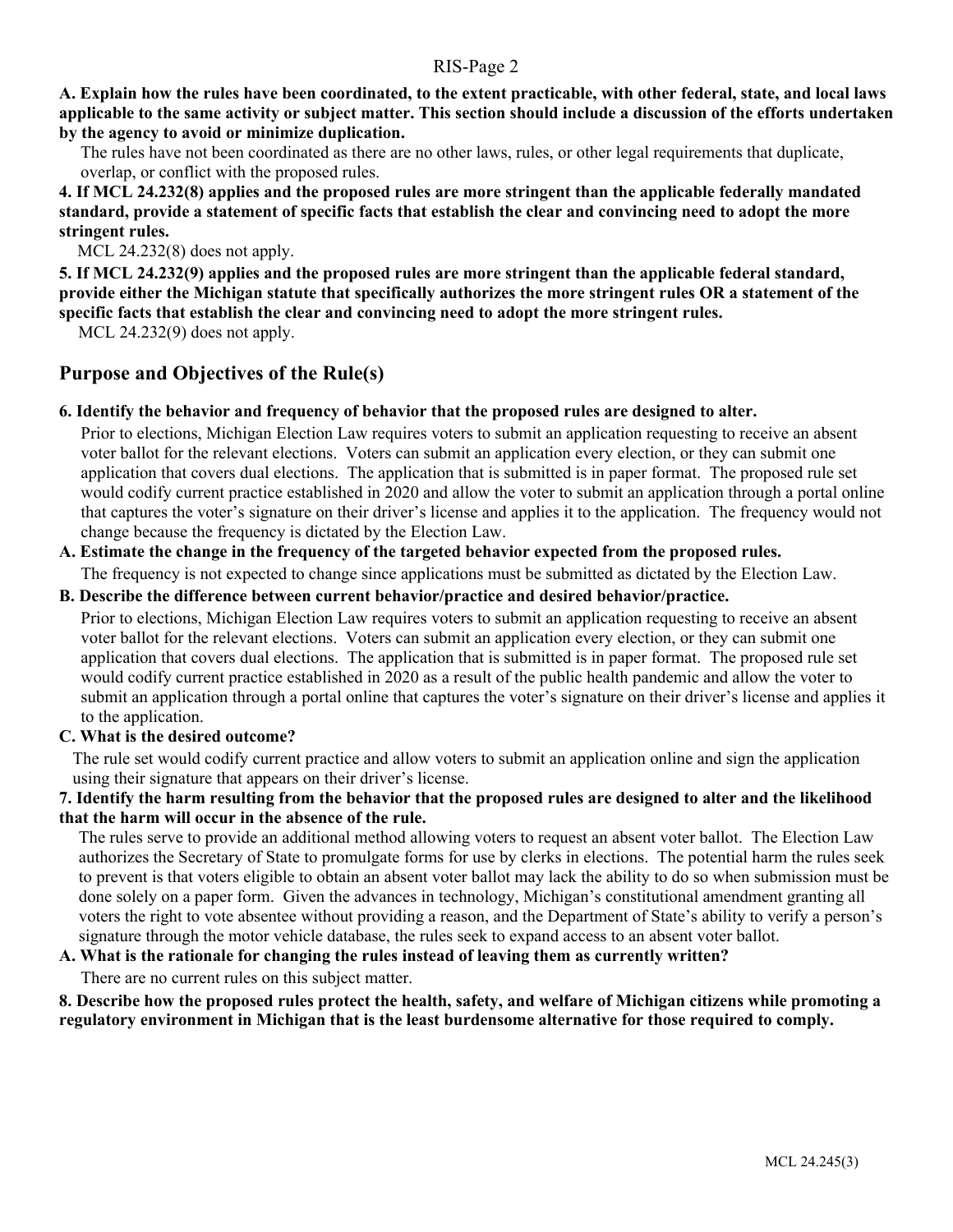The rules protect the health, safety, and welfare and promote a regulatory environment in Michigan that is the least burdensome alternative because it provides additional methods for obtaining ballots and attempts to remove or lessen existing barriers. For example, current practice requires voters download and print the absent voter ballot application. After completion, the form is mailed to the voter's local clerk. By allowing submission online, certain barriers (such as printing and mailing) are limited.

#### **9. Describe any rules in the affected rule set that are obsolete or unnecessary and can be rescinded.**

There are no affected rules in this rule set that are obsolete or unnecessary.

## **Fiscal Impact on the Agency**

Fiscal impact is an increase or decrease in expenditures from the current level of expenditures, i.e. hiring additional staff, higher contract costs, programming costs, changes in reimbursements rates, etc. over and above what is currently expended for that function. It does not include more intangible costs for benefits, such as opportunity costs, the value of time saved or lost, etc., unless those issues result in a measurable impact on expenditures.

#### **10. Please provide the fiscal impact on the agency (an estimate of the cost of rule imposition or potential savings for the agency promulgating the rule).**

It is not expected that the promulgation of rules will have a fiscal impact on the agency promulgating the rules or the Department of State.

#### **11. Describe whether or not an agency appropriation has been made or a funding source provided for any expenditures associated with the proposed rules.**

No agency appropriation has been made, and no funding source has been provided, as it is not anticipated that the Department of State will have any expenditures associated with the proposed rules.

**12. Describe how the proposed rules are necessary and suitable to accomplish their purpose, in relationship to the burden(s) the rules place on individuals. Burdens may include fiscal or administrative burdens, or duplicative acts.**

The proposed rules are necessary to expand access to the right for Michigan voters to vote via an absent voter ballot without providing a reason. Voters will be able to request an absent voter ballot through an online portal and be verified through the Department of State. The rules will not place a burden on voters or clerks as applications submitted online will be handled in the same manner as applications submitted via paper. There is no additional burden anticipated.

#### **A. Despite the identified burden(s), identify how the requirements in the rules are still needed and reasonable compared to the burdens.**

There are no identified burdens.

## **Impact on Other State or Local Governmental Units**

**13. Estimate any increase or decrease in revenues to other state or local governmental units (i.e. cities, counties, school districts) as a result of the rule. Estimate the cost increases or reductions for other state or local governmental units (i.e. cities, counties, school districts) as a result of the rule. Include the cost of equipment, supplies, labor, and increased administrative costs in both the initial imposition of the rule and any ongoing monitoring.**

There are no estimated increases or decreases in revenues to other state or local governmental units.

#### **14. Discuss any program, service, duty, or responsibility imposed upon any city, county, town, village, or school district by the rules.**

Under Michigan Election Law, local clerks are responsible for processing absent voter ballot applications. Those applications currently come in paper format or an online format established in 2020. The proposed rule set codifies existing practice which allows voters to submit an absent voter ballot application online to the Department of State. The platform verifies the voter is registered and eligible to vote. The voter must complete the application by providing their name, address, driver's license number, and last four of their social security number. Once validated against the voter's driver's license, the Department sends the request for an absent voter ballot to the voter's city or township clerk through the Qualified Voter File. The rule would require local clerks to process online requests for absent voter ballots in the same manner as they would process an application submitted via paper.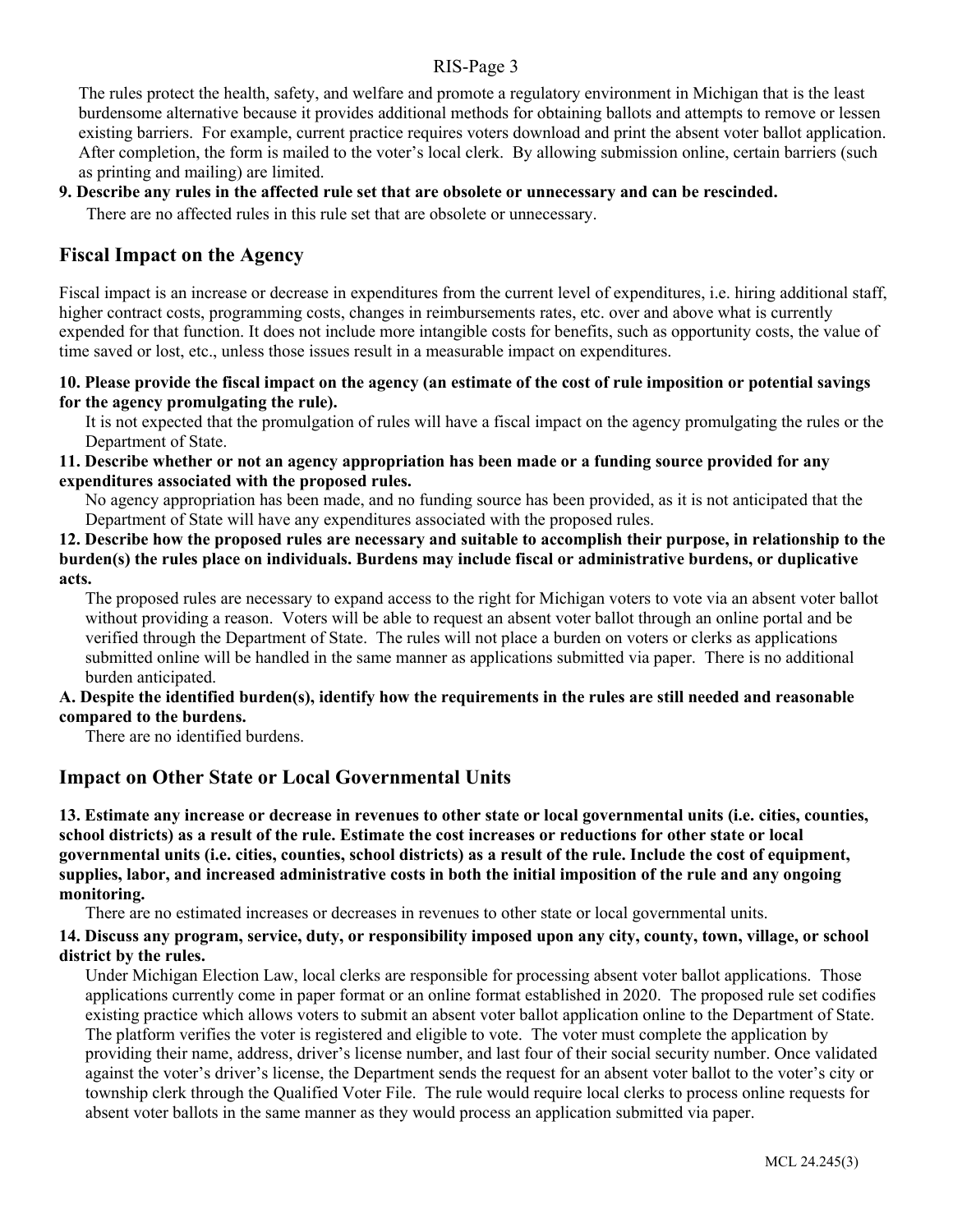## **A. Describe any actions that governmental units must take to be in compliance with the rules. This section should include items such as record keeping and reporting requirements or changing operational practices.**

The rules codify current practice and require city and township clerks to process the request for an absent voter ballot. The local clerk must provide the voter with the proper ballot upon receipt of a properly completed absent voter ballot application. The records are already subjected to a statutory retention period that will not be affected by the rule set.

#### **15. Describe whether or not an appropriation to state or local governmental units has been made or a funding source provided for any additional expenditures associated with the proposed rules.**

An appropriation has not been made because additional expenditures associated with the rules are not anticipated.

## **Rural Impact**

**16. In general, what impact will the rules have on rural areas?**

The proposed rules are not expected to impact rural areas.

**A. Describe the types of public or private interests in rural areas that will be affected by the rules.**

The proposed rules should have no impact on public or private interests in rural areas.

## **Environmental Impact**

**17. Do the proposed rules have any impact on the environment? If yes, please explain.** 

The rules should have no impact on the environment.

## **Small Business Impact Statement**

**18. Describe whether and how the agency considered exempting small businesses from the proposed rules.**

The rules should have no impact on small businesses.

**19. If small businesses are not exempt, describe (a) the manner in which the agency reduced the economic impact of the proposed rules on small businesses, including a detailed recitation of the efforts of the agency to comply with the mandate to reduce the disproportionate impact of the rules upon small businesses as described below (in accordance with MCL 24.240(1)(a-d)), or (b) the reasons such a reduction was not lawful or feasible.**

The rules should have no impact on small businesses.

**A. Identify and estimate the number of small businesses affected by the proposed rules and the probable effect on small businesses.**

The rules should have no impact on small businesses.

**B. Describe how the agency established differing compliance or reporting requirements or timetables for small** 

**businesses under the rules after projecting the required reporting, record-keeping, and other administrative costs.** The rules should have no impact on small businesses.

**C. Describe how the agency consolidated or simplified the compliance and reporting requirements for small businesses and identify the skills necessary to comply with the reporting requirements.** 

The agency did not consolidate or simply compliance reporting requirements for small businesses as the rules do not apply to small businesses.

#### **D. Describe how the agency established performance standards to replace design or operation standards required by the proposed rules.**

The rules do not apply to performance, design, or operation standards.

## **20. Identify any disproportionate impact the proposed rules may have on small businesses because of their size or geographic location.**

The rules do not apply to small businesses.

#### **21. Identify the nature of any report and the estimated cost of its preparation by small businesses required to comply with the proposed rules.**

There are no estimated costs for small businesses as the rules do not apply to small businesses.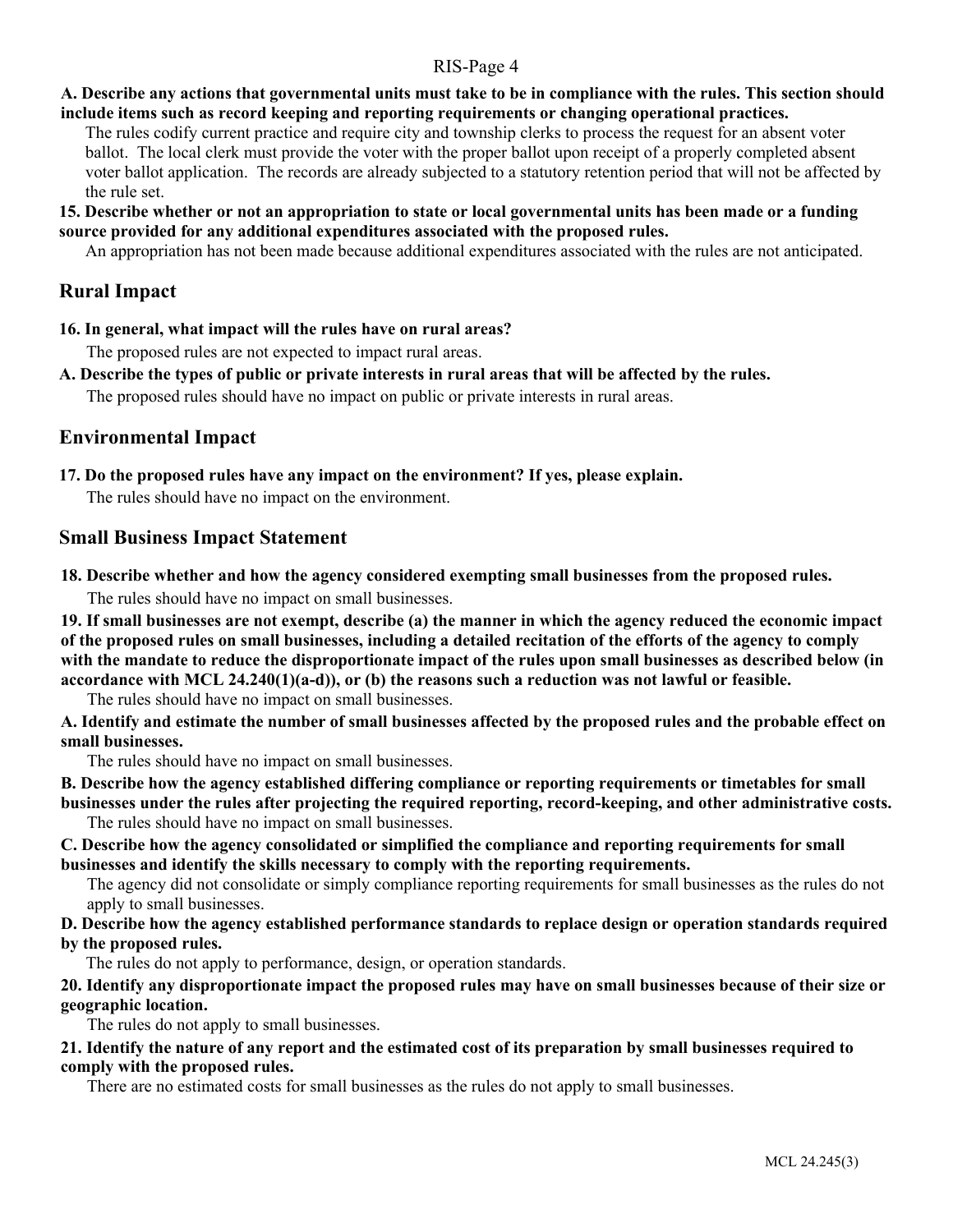#### **22. Analyze the costs of compliance for all small businesses affected by the proposed rules, including costs of equipment, supplies, labor, and increased administrative costs.**

There are no estimated costs for small businesses as the rules do not apply to small businesses.

**23. Identify the nature and estimated cost of any legal, consulting, or accounting services that small businesses would incur in complying with the proposed rules.**

There are no estimated costs for small businesses as the rules do not apply to small businesses.

## **24. Estimate the ability of small businesses to absorb the costs without suffering economic harm and without adversely affecting competition in the marketplace.**

There are no estimated costs for small businesses as the rules do not apply to small businesses.

## **25. Estimate the cost, if any, to the agency of administering or enforcing a rule that exempts or sets lesser standards for compliance by small businesses.**

There are no estimated costs as the rules do not apply to small businesses.

#### **26. Identify the impact on the public interest of exempting or setting lesser standards of compliance for small businesses.**

The rules do not apply to small businesses so there should be no impact on the standards of compliance.

## **27. Describe whether and how the agency has involved small businesses in the development of the proposed rules.** The agency has not involved small businesses in the development because the rules do not apply to small businesses.

## **A. If small businesses were involved in the development of the rules, please identify the business(es).**

No small businesses were involved because the rules do not apply to small businesses. The Michigan County Clerks Association and the Michigan Association of Municipal Clerks were asked to provide feedback.

## **Cost-Benefit Analysis of Rules (independent of statutory impact)**

#### **28. Estimate the actual statewide compliance costs of the rule amendments on businesses or groups.**

It is not anticipated that there will be an actual cost to comply with the rules, but any costs would be minimal and may include hosting of the online portal through the State of Michigan network and any associated security and maintenance.

## **A. Identify the businesses or groups who will be directly affected by, bear the cost of, or directly benefit from the proposed rules.**

It is not anticipated that the rules would provide costs to any businesses or groups. City and Township clerks would be the most affected as they are responsible for issuing ballots to voters. Voters would directly benefit from the proposed rules as it would allow them greater access to vote via an absent voter ballot application.

**B. What additional costs will be imposed on businesses and other groups as a result of these proposed rules (i.e. new equipment, supplies, labor, accounting, or recordkeeping)? Please identify the types and number of businesses and groups. Be sure to quantify how each entity will be affected.**

There are no additional costs that are anticipated to be imposed on businesses or other groups as a result of the rules. It is anticipated that local clerks will be able to process online absent voter ballot applications with the resources they currently have been provided.

#### **29. Estimate the actual statewide compliance costs of the proposed rules on individuals (regulated individuals or the public). Include the costs of education, training, application fees, examination fees, license fees, new equipment, supplies, labor, accounting, or recordkeeping.**

It is not anticipated that there will be any compliance costs on individuals.

## **A. How many and what category of individuals will be affected by the rules?**

Individuals expected to be affected by the rules are voters who will benefit from being able to submit an application online to receive an absent voter ballot. No other individuals are expected to be affected by the rules other than city and township clerks which have been identified above.

# **B. What qualitative and quantitative impact do the proposed changes in rules have on these individuals?**

Voters will be impacted by being able to submit an application online to receive an absent voter ballot. Once validated against the voter's driver's license, the Department sends the request for an absent voter ballot to the voter's city or township clerk through the Qualified Voter File. It is not expected that the rules will have a quantitative impact.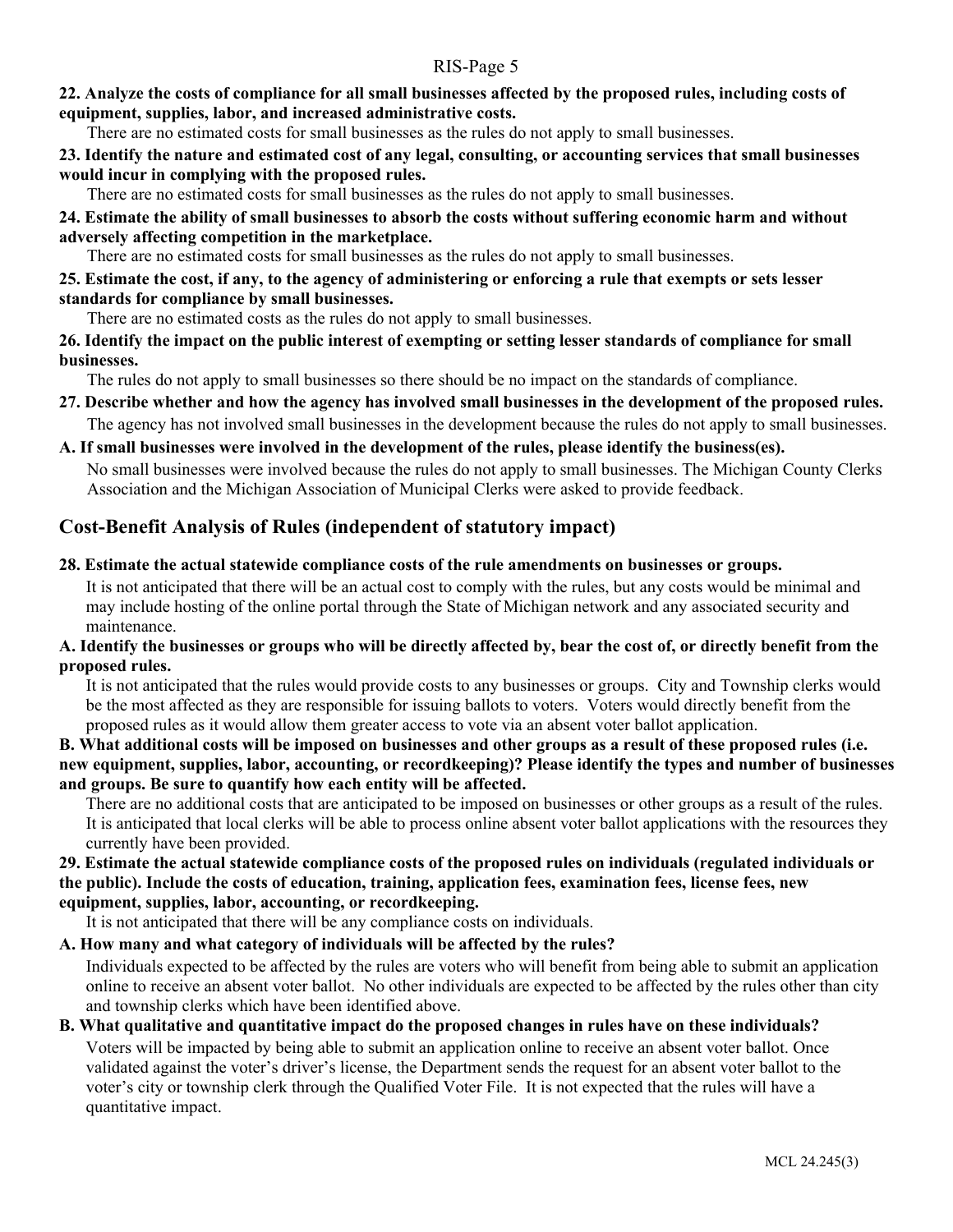#### **30. Quantify any cost reductions to businesses, individuals, groups of individuals, or governmental units as a result of the proposed rules.**

There are no cost reductions for businesses, individuals, groups of individuals, or governmental units as a result of the proposed rules.

#### **31. Estimate the primary and direct benefits and any secondary or indirect benefits of the proposed rules. Please provide both quantitative and qualitative information, as well as your assumptions.**

Voters will be able to submit an application online to receive an absent voter ballot. Once validated against the voter's driver's license, the department sends the request for an absent voter ballot to the voter's city or township clerk through the Qualified Voter File. It is not expected that the rules will have a quantitative impact.

## **32. Explain how the proposed rules will impact business growth and job creation (or elimination) in Michigan.** It is not expected that the proposed rules will impact business growth and job creation or elimination in Michigan.

**33. Identify any individuals or businesses who will be disproportionately affected by the rules as a result of their industrial sector, segment of the public, business size, or geographic location.**

It is not anticipated that individuals or businesses that will be disproportionately affected by the rules as a result of their industrial sector, segment of the public, business size, or geographic location.

**34. Identify the sources the agency relied upon in compiling the regulatory impact statement, including the methodology utilized in determining the existence and extent of the impact of the proposed rules and a costbenefit analysis of the proposed rules.**

The agency relied upon the department's current practice, comments provided by city and township clerks, and procedures used in Virginia. The agency relied upon agency staff and its regulatory experience to formulate estimates and assumptions and determine the need for the proposed rules.

#### **A. How were estimates made, and what were your assumptions? Include internal and external sources, published reports, information provided by associations or organizations, etc., that demonstrate a need for the proposed rules.**

The agency relied upon agency staff and its regulatory and administrative experience to determine the impact of the proposed rules. The agency also looked to local elections officials and clerks associations and relied on their expertise for feedback, and looked to other jurisdictions when determining the existence and extent of the impact of the proposed rules.

## **Alternative to Regulation**

#### **35. Identify any reasonable alternatives to the proposed rules that would achieve the same or similar goals.** In order to create a safe, secure and responsible system, there is no reasonable alternative other than legislation to achieve the same or similar goals.

**A. Please include any statutory amendments that may be necessary to achieve such alternatives.** 

There are no reasonable alternatives other than legislation amending MCL 168.759 and 168.759a.

**36. Discuss the feasibility of establishing a regulatory program similar to that proposed in the rules that would operate through private market-based mechanisms. Please include a discussion of private market-based systems utilized by other states.**

A regulatory program established by a private third-party is not feasible because the subject of the rules concerns the administration of elections. Michigan Election Law reserves this power solely to the Secretary of State, Bureau of Elections, County, City and Township clerks. The agency is not aware of a private market-based system, as opposed to a state regulatory body for this purposes, utilized in other states.

#### **37. Discuss all significant alternatives the agency considered during rule development and why they were not incorporated into the rules. This section should include ideas considered both during internal discussions and discussions with stakeholders, affected parties, or advisory groups.**

Due to the nature of regulating the manner of elections, no significant alternatives to reasonable regulation were considered during the development of the proposed rules. Significant provisions of the proposed rules are intended to codify the current practice. The agency solicited feedback from clerks and incorporated many suggestions and revisions into the proposed rules.